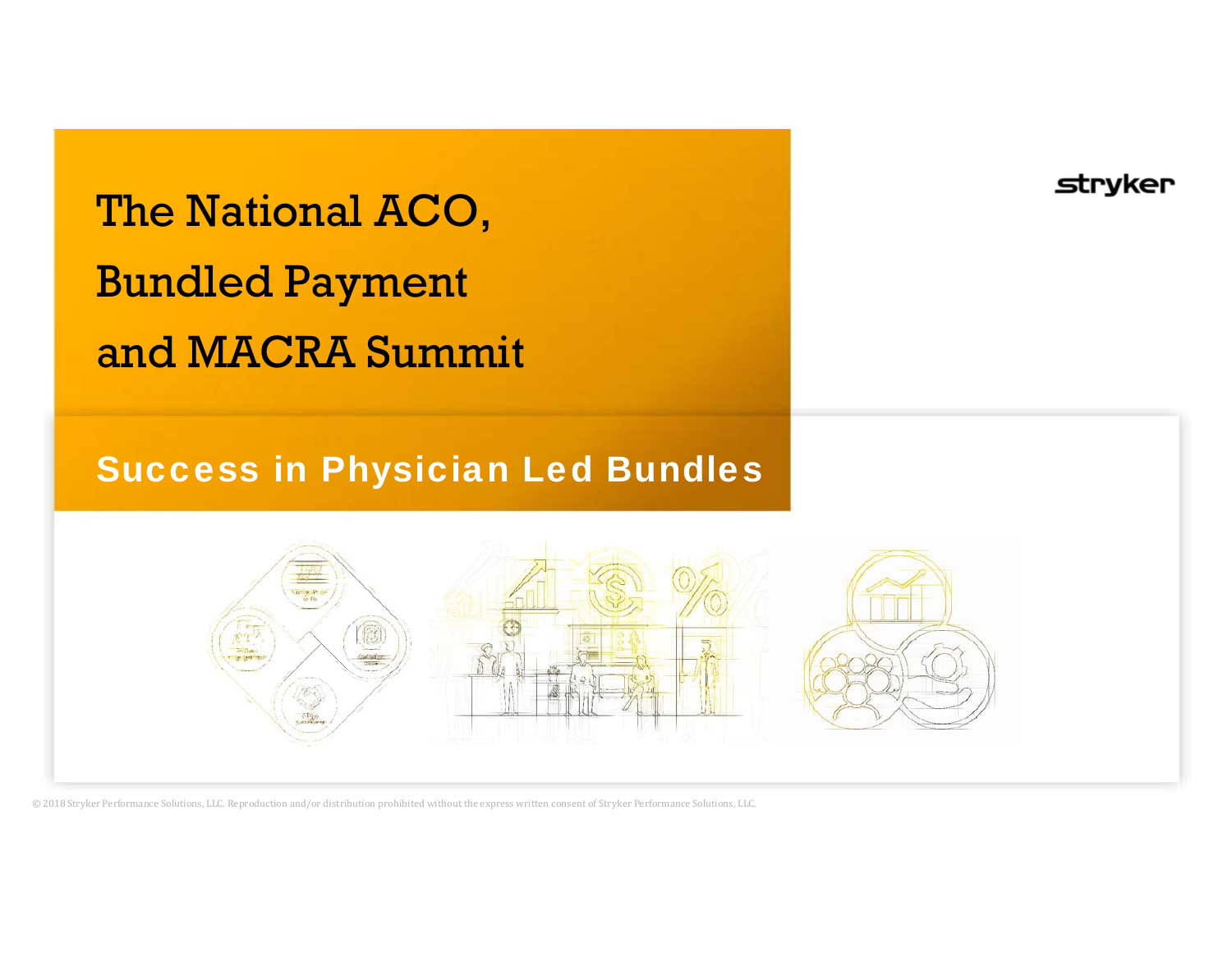### Disclaimer

#### strvker

This material and/or presentation is provided for guidance and/or illustrative purposes only and should not be construed as a guarantee of future results or a substitution for legal advice and/or medical advice from a healthcare provider. Stryker Performance Solutions does not practice medicine and assumes no responsibility for the administration of patient care.

This presentation is for information purposes only and is a high level review of the January 8, 2018, Center for Medicare & Medicaid Services, Center for Medicare and Medicaid Innovation Patient Care Models Group, Bundled Payments for Care Improvement Advanced and Request for Applications (RFA). It is by no means inclusive of all program specifications and focuses on the design of the model for the 32 clinical episodes inclusive to BPCI Advanced. Any views or guidance provided in this presentation should not construed as legal advice or a definitive interpretation of law. BPCI Advanced participants are encouraged to seek the advice of qualified legal advisors as well as consultants.

The statements contained in this document are solely those of the authors and do not necessarily reflect the views or policies of CMS. The authors assume responsibility for the accuracy and completeness of the information contained in *this document.*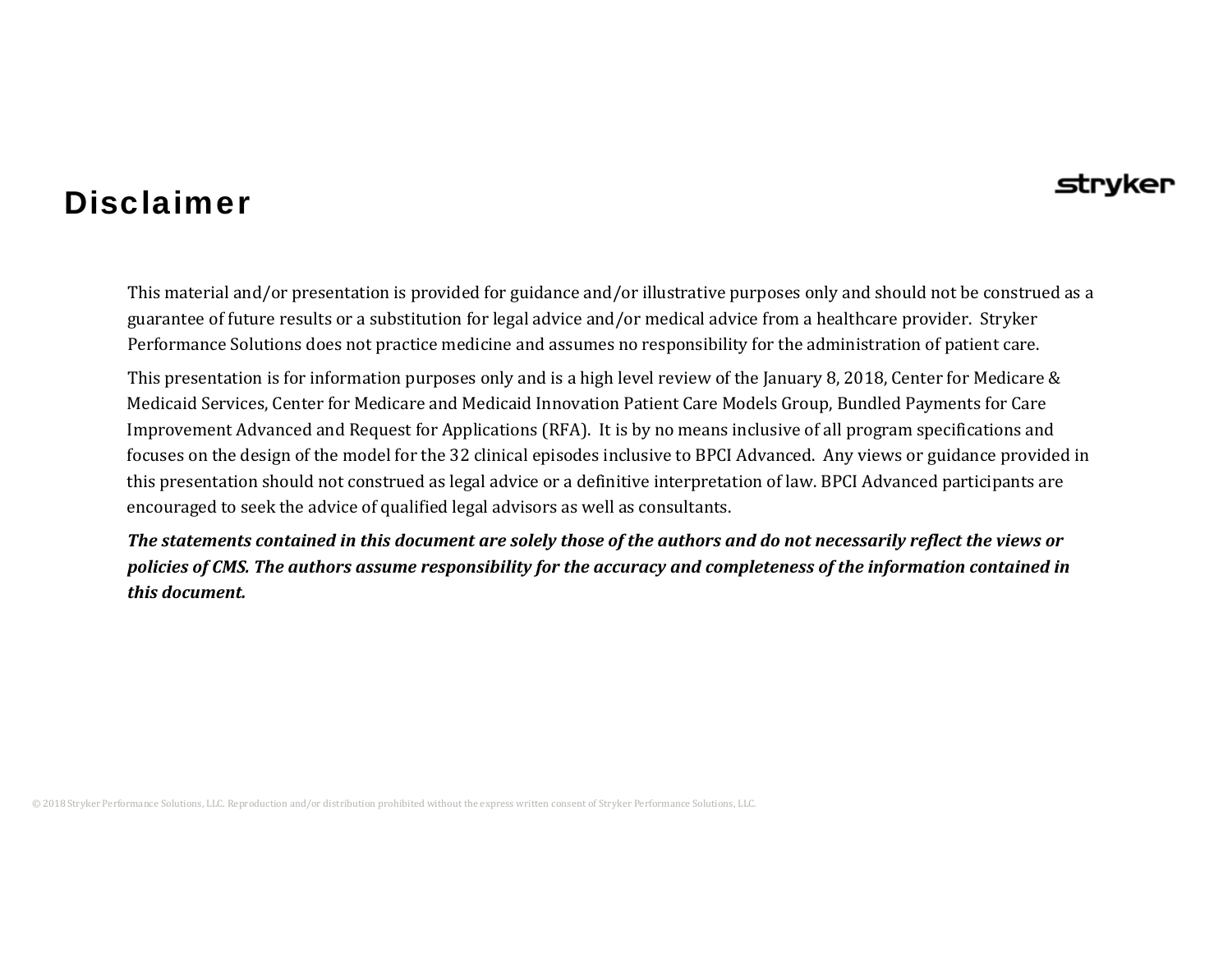# Presenter

#### **Robyn McGann, BSN, MBA** | Sr. Consultant and BPCI Compliance **Officer**

**Focus:** Works with clients to help identify operational and organizational opportunities to advance within today's reform environment. Geriatric‐population‐ based risk mitigation is part of her specialty.

- 20 years as a Nurse Executive
- •Chief Operating Officer of a large orthopedic surgical group
- Experience from a variety of healthcare settings including hospital inpatient/outpatient specialty areas, ambulatory surgical centers, large physician multi‐specialty practices, home health care and private practice billing and contracting
- Since 2012, Robyn has spent the majority of her time immersed in CMS bundled payment models with conveners, physician groups, and hospitals around the country.



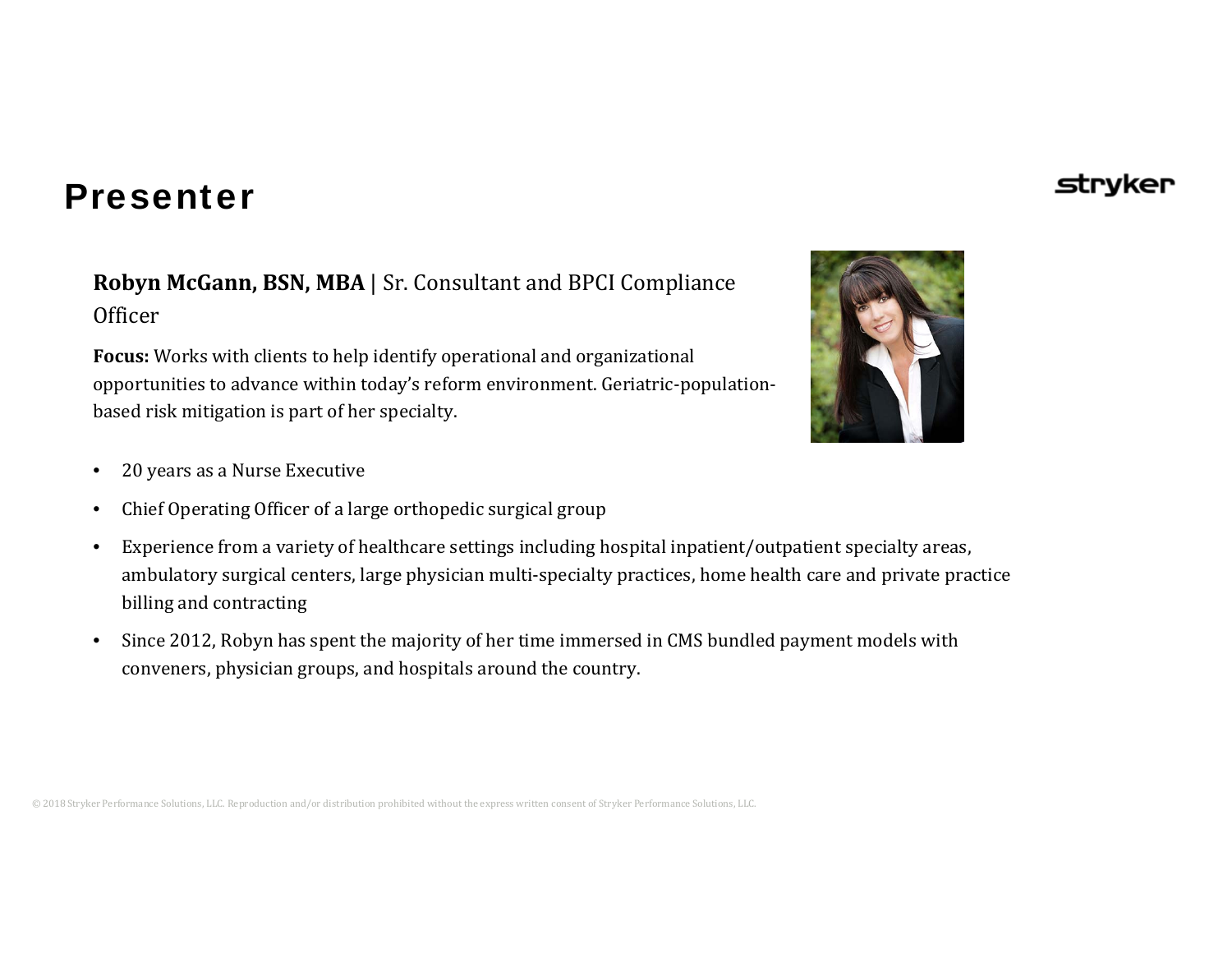# Success in BPCI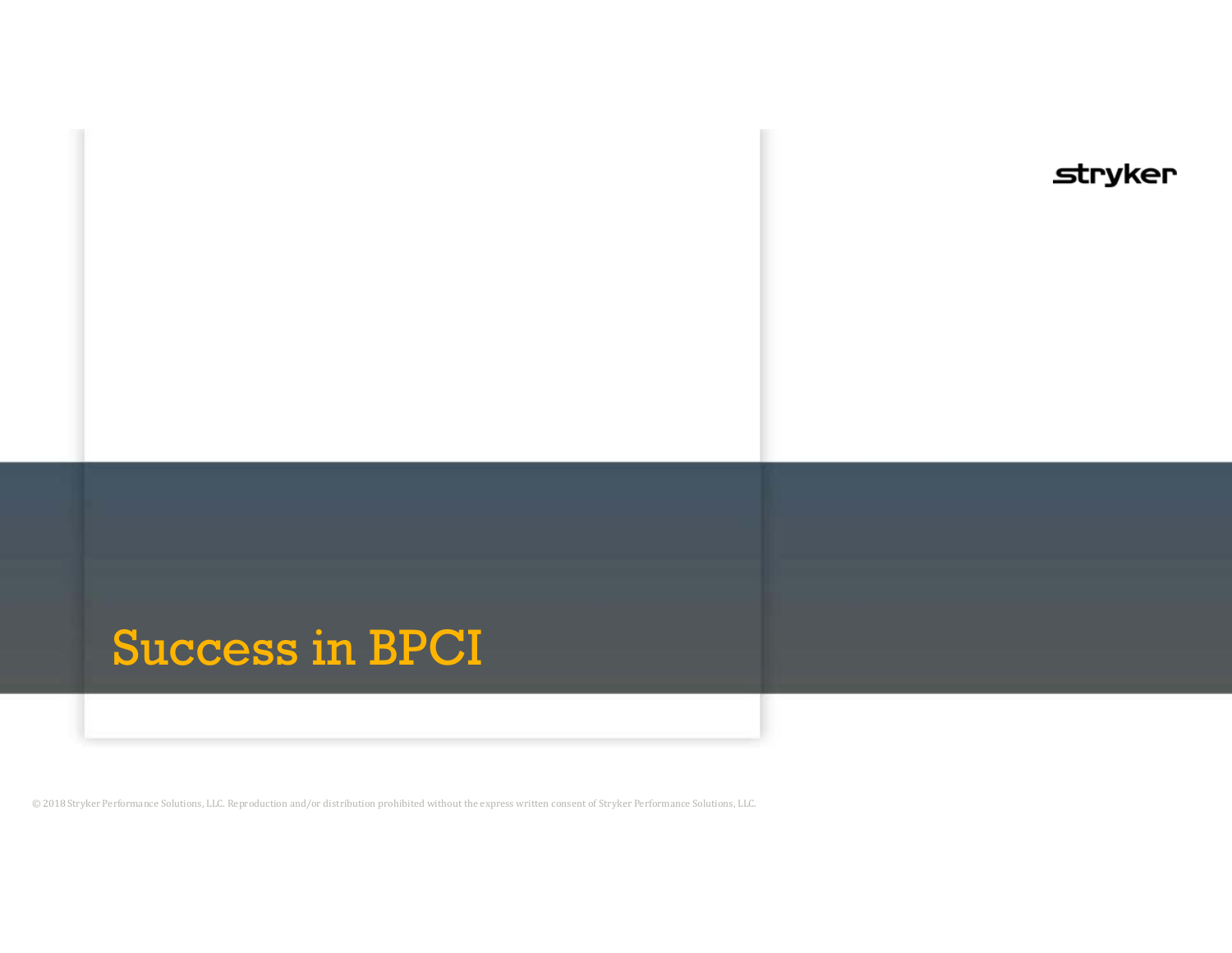# Performance Solutions Among the best in BPCI

#### **Results**

In partnership with Performance Solutions, our current BPCI clients are projecting significant program savings opportunities.

> **Current Performance Solutions BPCI participants** on average achieved:

\$2,300 in savings per episode

 $21%$ reduction in readmission rates

 $30%$ reduction in post-acute costs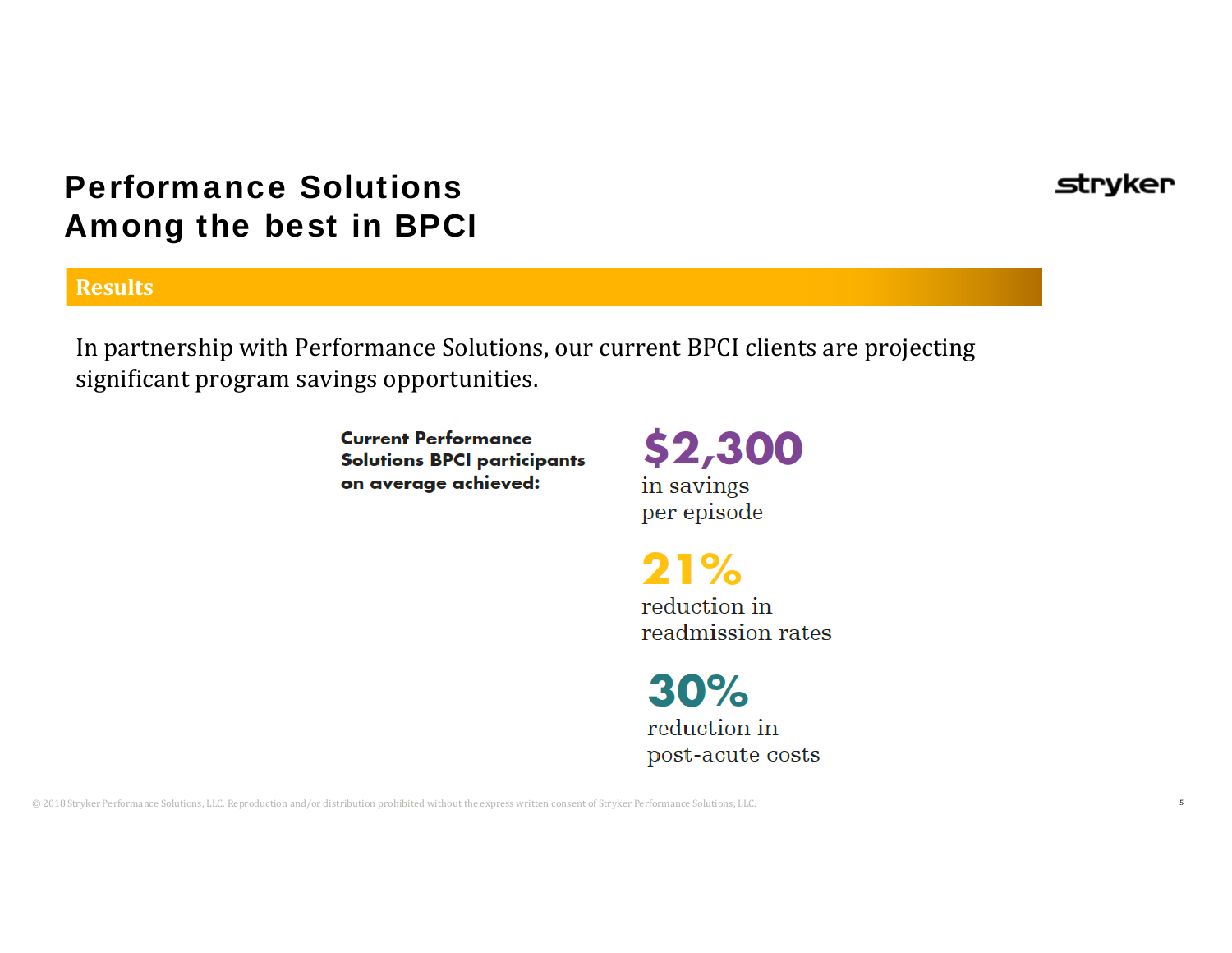# Physician leadership is critical to success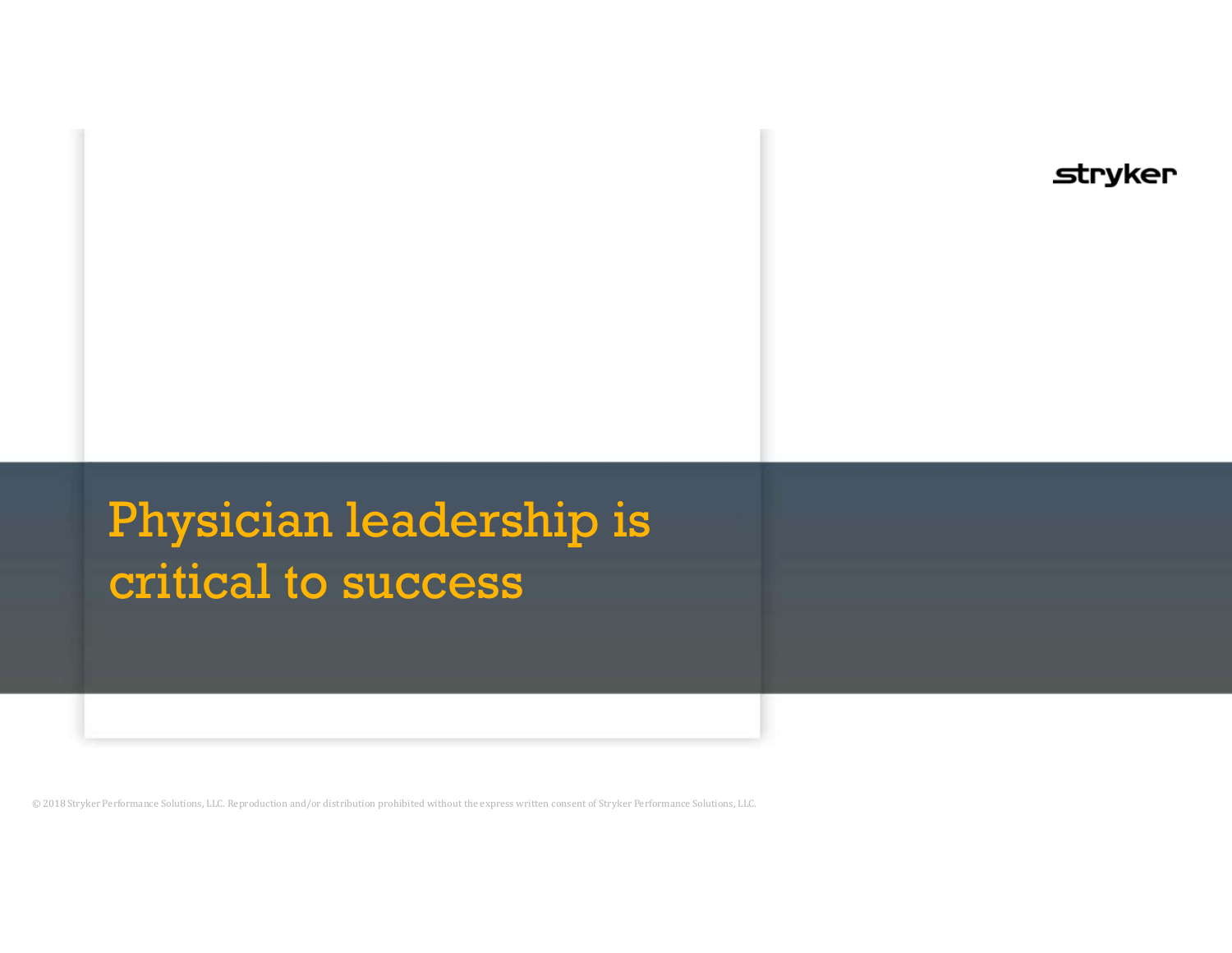# Traditional Hospital-Physician Relationship



**stryker**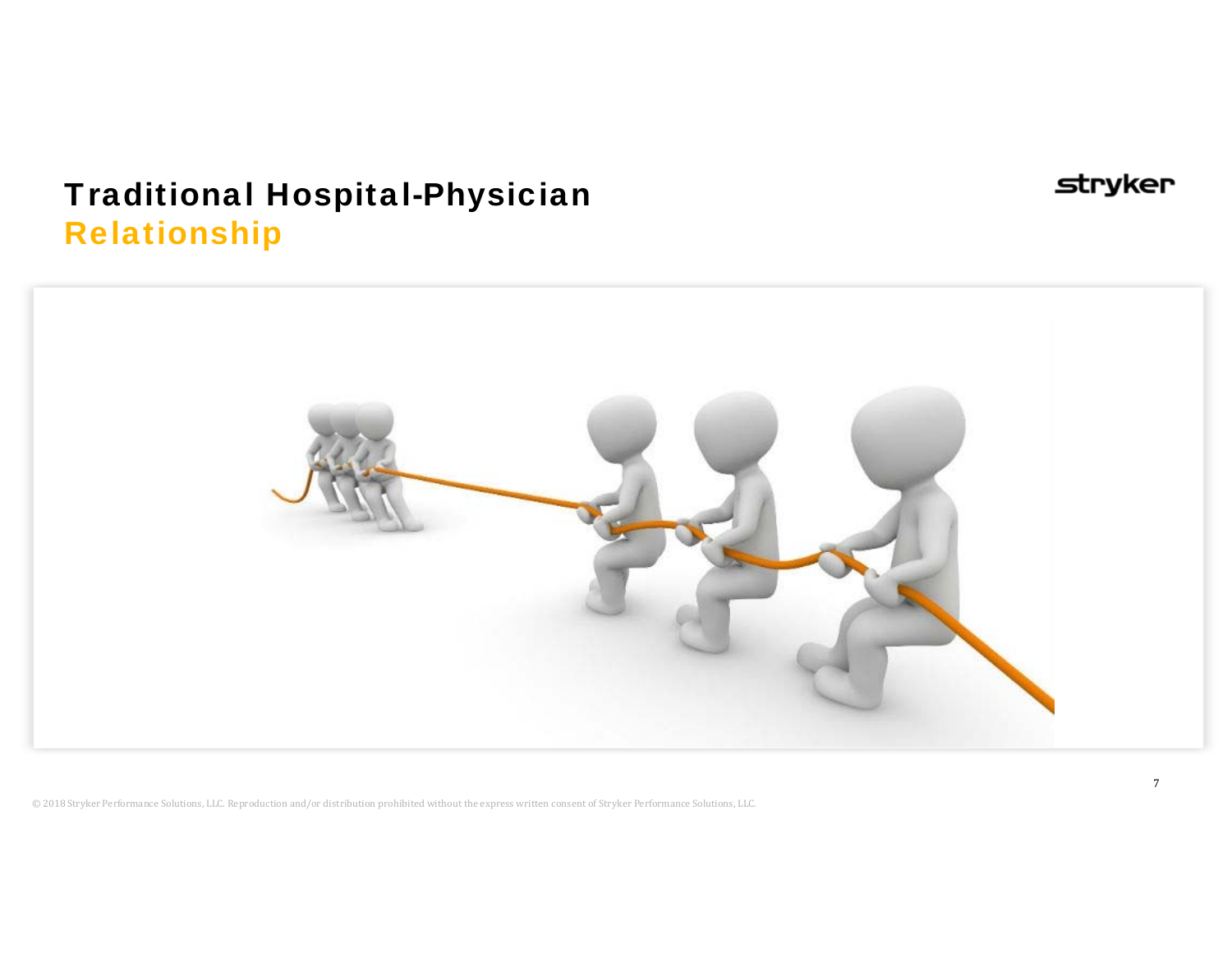# Critical success factors: Driven by Aligned Physicians

#### stryker

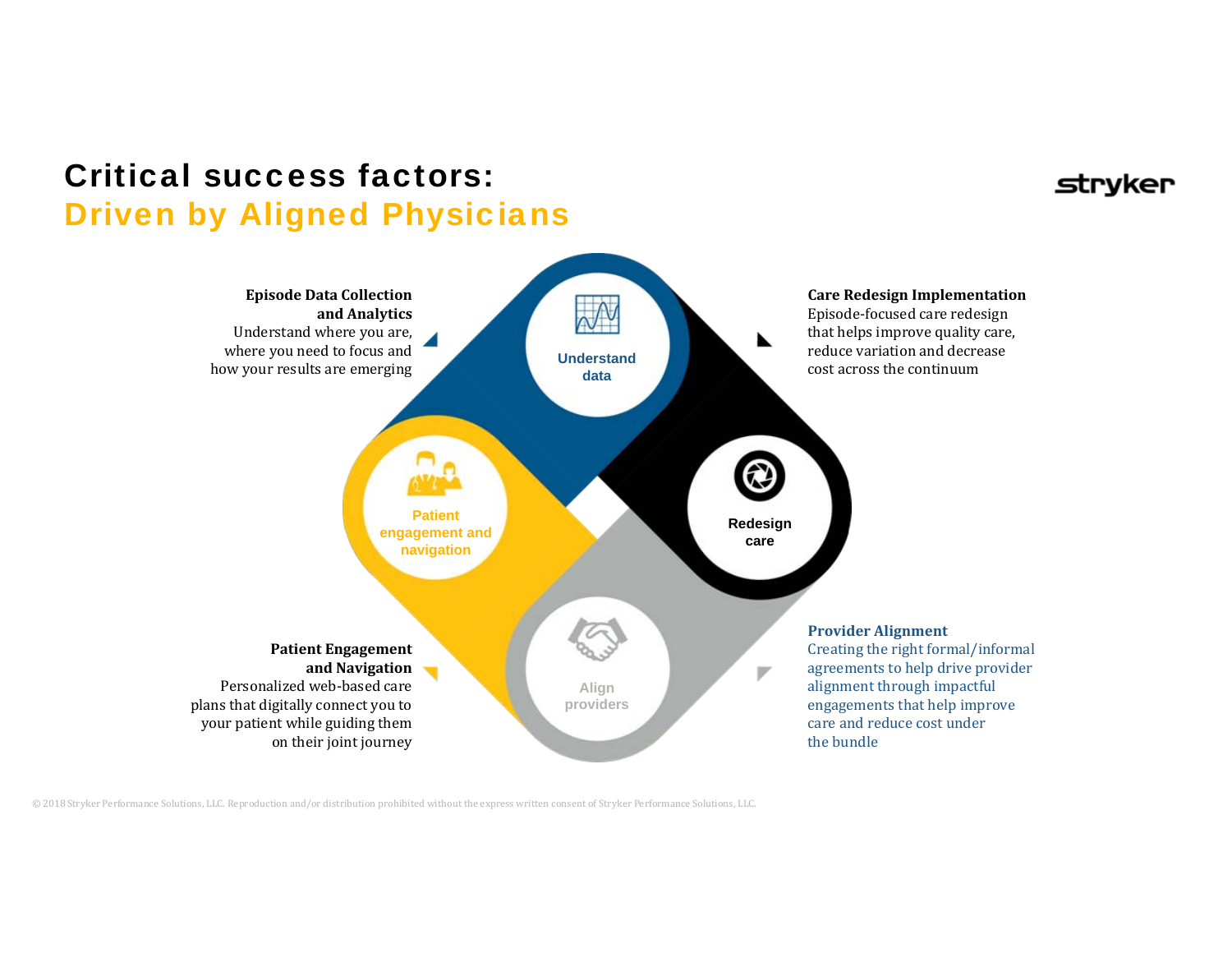# Physician-Led Data Analytics: The Tools



- Detailed data analysis of 3 years of baseline CMS claims data compared to current experience.
- Evaluation of Target Price set by CMS.
- Projection of economic opportunity as compared to SPS benchmarks.
- Ongoing analysis of monthly and quarterly CMS claims data per the **Episode Performance Manager Dashboard.**
- Analysis of CMS reconciliation results and verification compared to monthly claims. Work directly with CMS to resolve any issues and identify inaccuracies.

| Tonghame<br>÷<br>Les a domesti                                                                                                                                     | Lower Extremity Joint Regissement Costs and KPIs.<br>What factors contribute to CJR eucoves, and how are they trending?                                          |                                                                         | stryker                                                                             |
|--------------------------------------------------------------------------------------------------------------------------------------------------------------------|------------------------------------------------------------------------------------------------------------------------------------------------------------------|-------------------------------------------------------------------------|-------------------------------------------------------------------------------------|
| <b>Systems</b><br>×<br>Date of Hardle Estates<br><b>Hospital</b><br>v<br><b>DRG Code</b><br>×<br><b>MAIL COLL</b>                                                  | $\circ$<br>Cost vs Target Price<br>Post-Acute Cost<br>43.1% of line Episode Cost<br>115% of Target<br>V.A. P. Houston, an Annapolis all<br>La A South in books ( | <b>Discharged HomeHH</b><br>57.8% of Episodes<br>1.4.7. Spits in books. | $\sqrt{2}$<br><b>Readmit Rate</b><br>12.8% Restricted<br>1 A. P. Pagelo as Basediec |
| <b>Frashure Indianas</b><br>÷                                                                                                                                      | Average Cost Per Episode                                                                                                                                         | Number of Episodes by DRG and Fracture                                  | Date Type                                                                           |
| Distant<br>z<br><b>Now of</b><br>Joaqu & Cost by<br>Claim Role Type<br>ñ<br>Average Cost by<br>Claim Role Type<br><b>Benchmark Claim</b><br><b>Bule Comparison</b> | \$15,000<br>$100 - 200$<br><b>COLOR</b><br><b>Lender</b><br><b>SHOW</b><br><b>COM</b><br><b>STERN</b>                                                            | $\sim$<br>E<br>Ŧ                                                        | Sushing<br>ī                                                                        |
| <b>Service Control</b><br>O Gossey                                                                                                                                 | <b>ALC: YES</b><br><b>La bre</b><br><b>CAN THE</b><br>$-11$<br>Baltim Parce Baltimore<br>Partitions and Mar H. Britt, Ave.                                       | attitudent Early today                                                  |                                                                                     |





strvker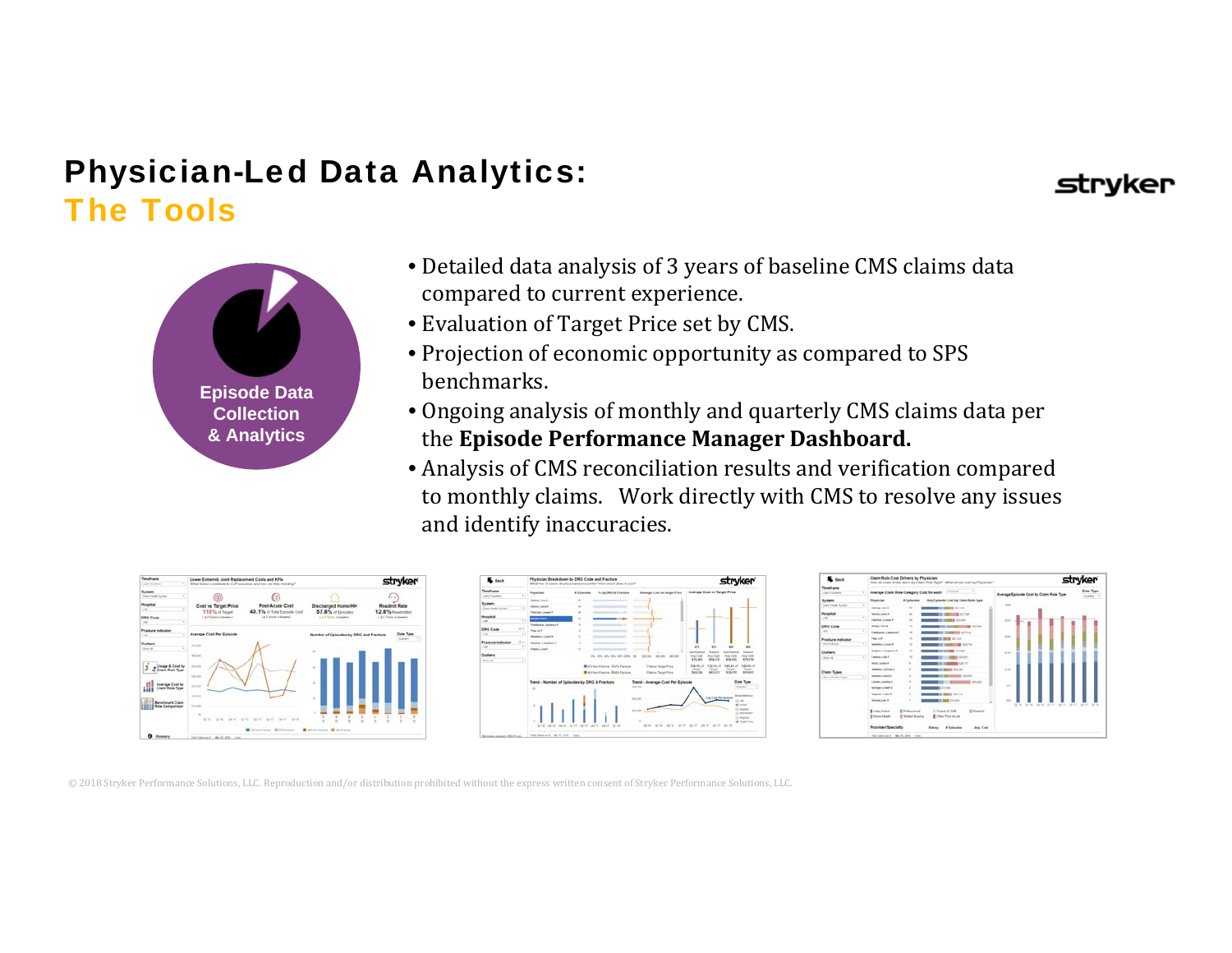# Physician-Led Care Coordination and Patient Engagement



Implementation of a **webbased platform** that allows: •Comprehensive episode management of the patient • Personalized and interactive communication and care plans

**stryker** 

• Ability to improve patient satisfaction, ensure compliance and collect patient report outcomes

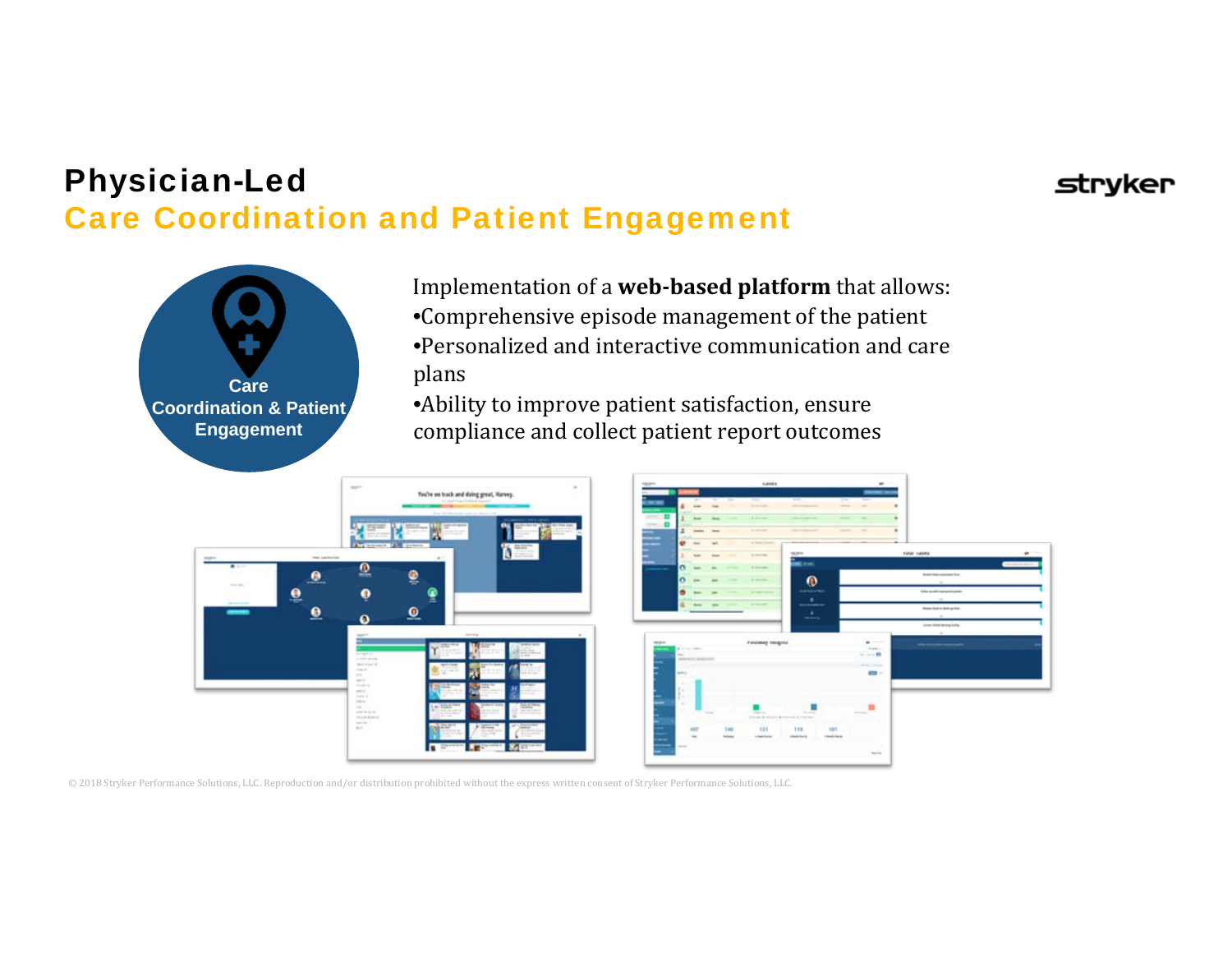# Physician Participation Options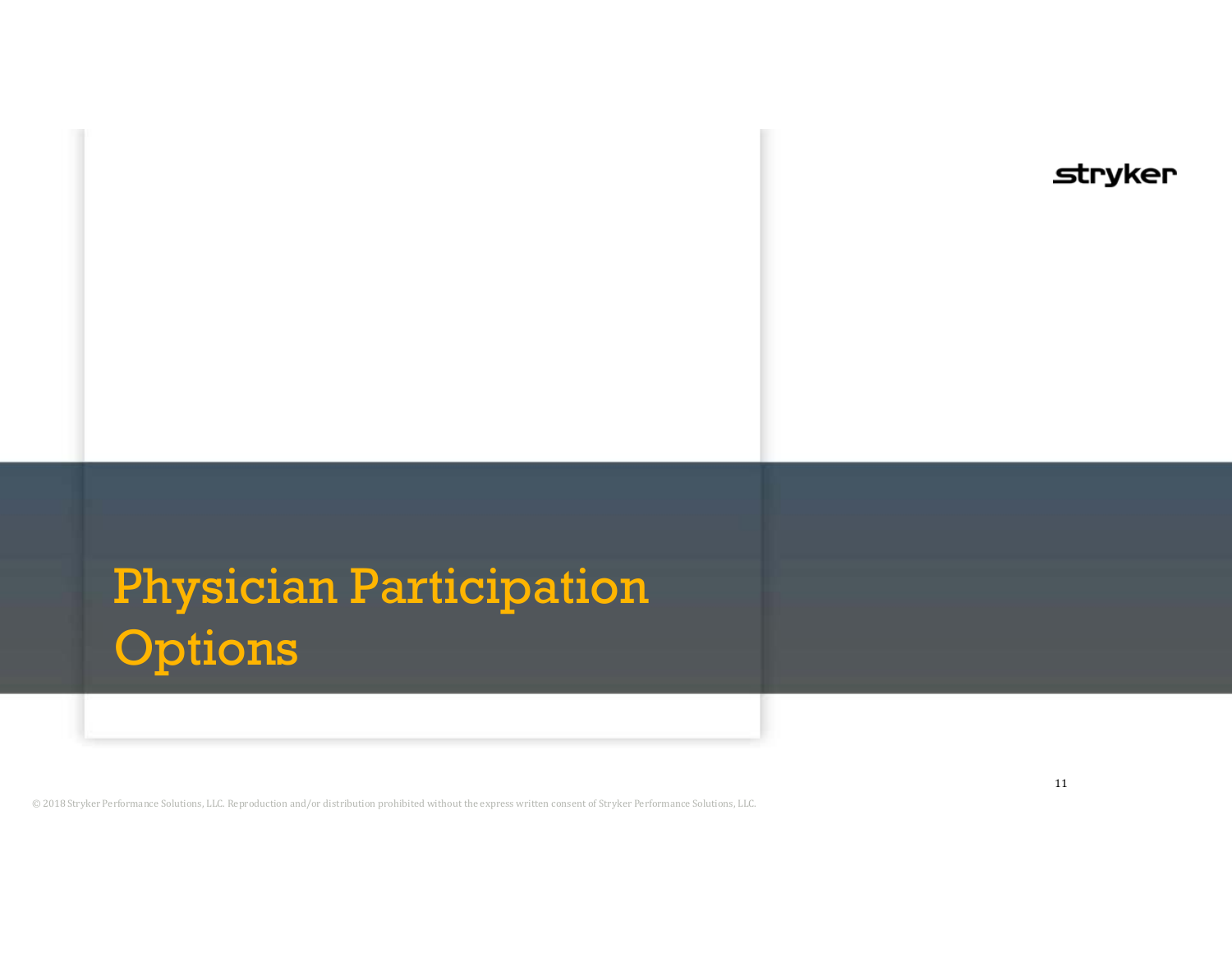### Strvker

# Physician Participation **Options**

- Gainshare in episode savings in bundled payment programs run by hospital or convener
	- Typically upside only no downside risk
	- Easiest way to become familiar with payment reform programs with no risk
	- Qualifying as Advanced APM MACRA does **not** require physicians to take downside risk
- PGP can share or take full risk
	- Impractical for small groups unless they have unusually high volume
	- In CMS programs no cap on direct risk payments from payers or gainsharing payments to PGPs
		- oIndividual physicians are capped at 50% of their Fee‐For‐Service payments
		- oPGP can retain excess and apply to overhead or general expenses

All gainsharing structures must be independently evaluated by the customer or Provider and their legal counsel for compliance with legal and regulatory gainsharing requirements. Stryker Performance Solutions does not provi advice in the development of a gainsharing structure.

These fee structures are subject to a final data review and a formal negotiation process between the parties. These fee structures will be subject to the guidelines set by CMS and compliance with all legal and regulatory r standard approval and due diligence process.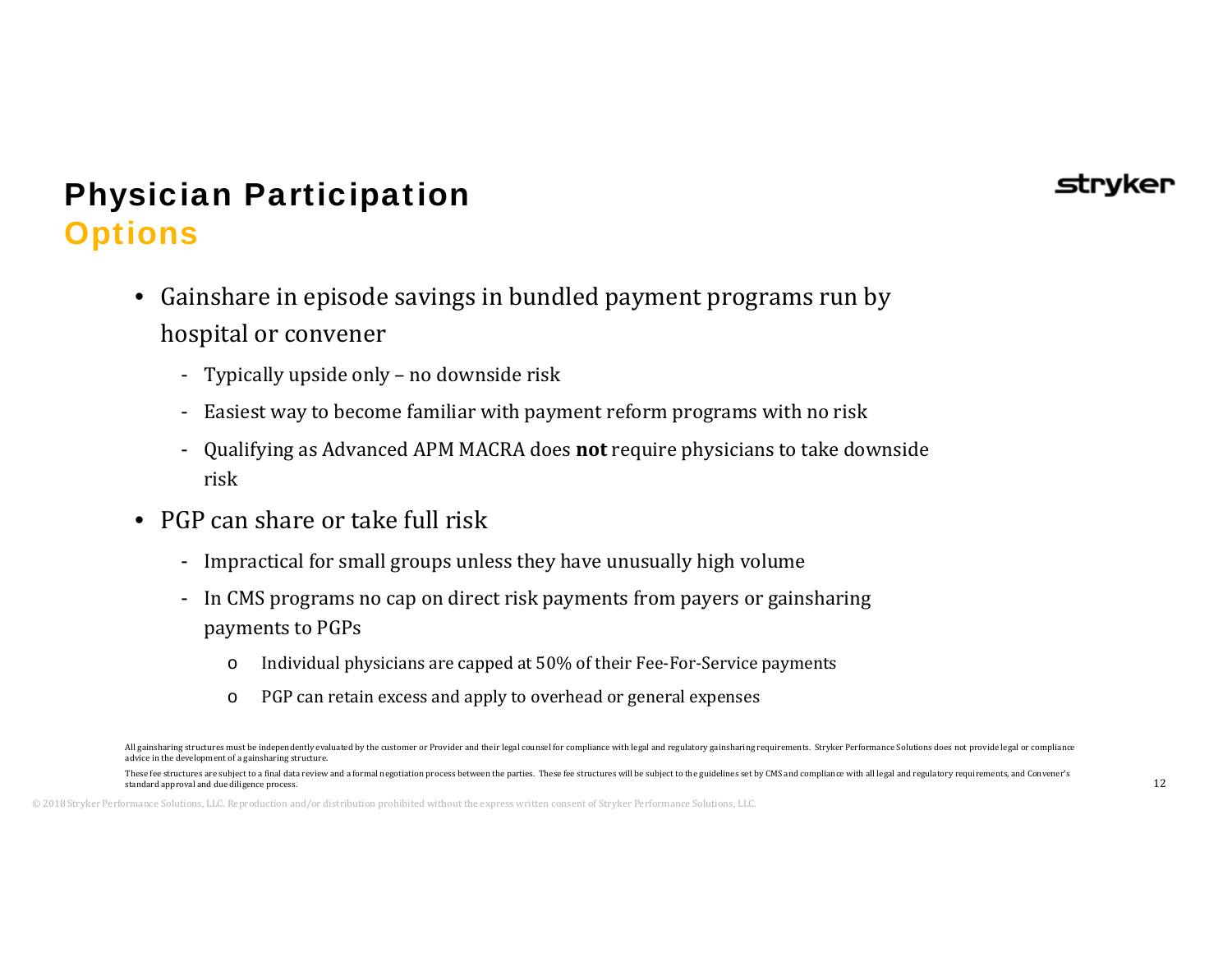## Presenter

#### **Nick Jewell**

Program Manager, Stryker Performance Solutions

**Focus:** Works with clients on the shift to value based medicine through Stryker's BPCI Advanced bundled payment convener. Nick brings a wealth of knowledge and experience from many healthcare settings including private physician group practices and post‐acute facilities.



• Expertise and time has been focused around CMS bundled payment models for physician group practices and acute hospitals.

• Assisted in implementing the largest private practice bundle for Medicare's BPCI program.

# **Strvker**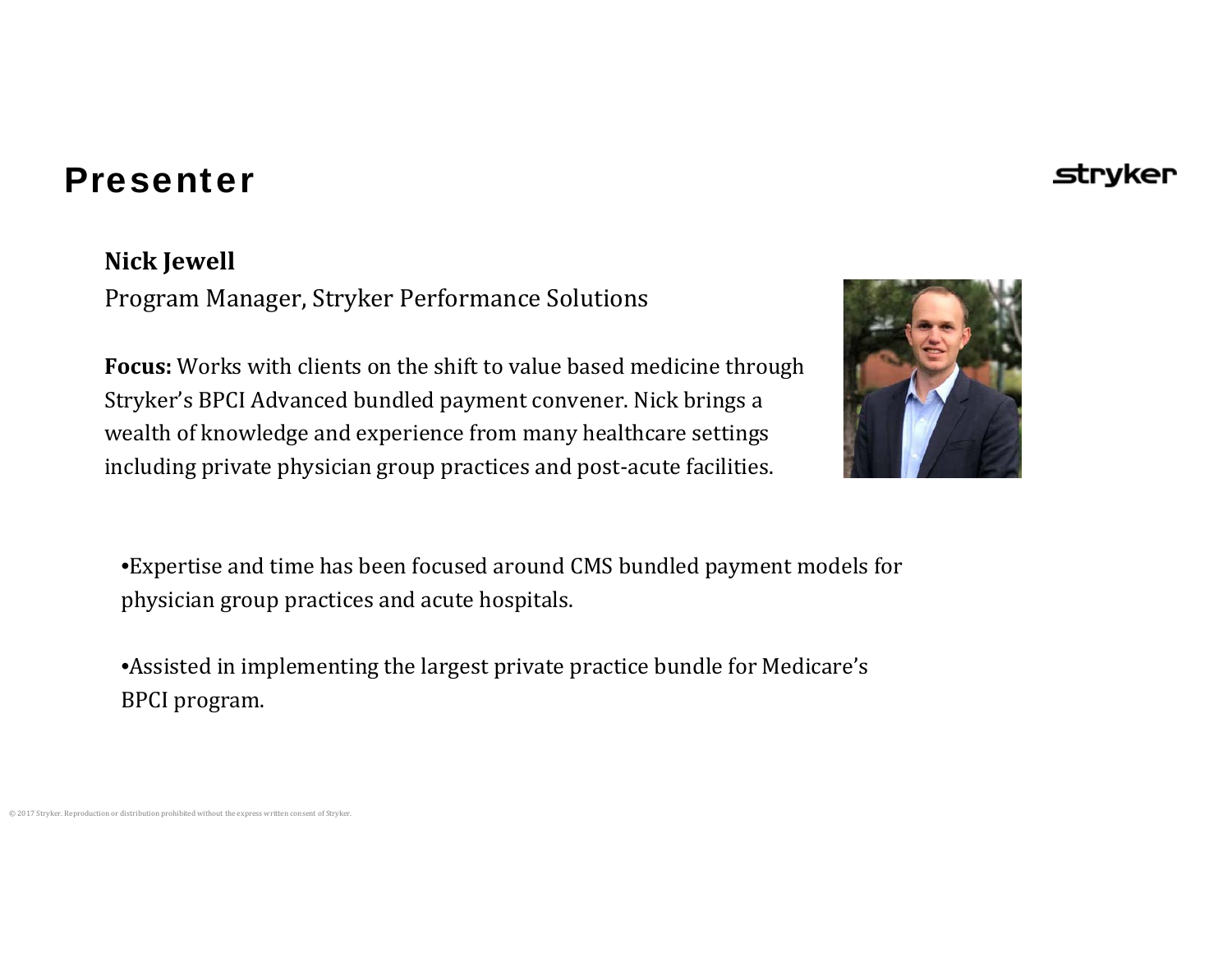# Physician-led Care Redesign:

Priorities Culture Process Outcomes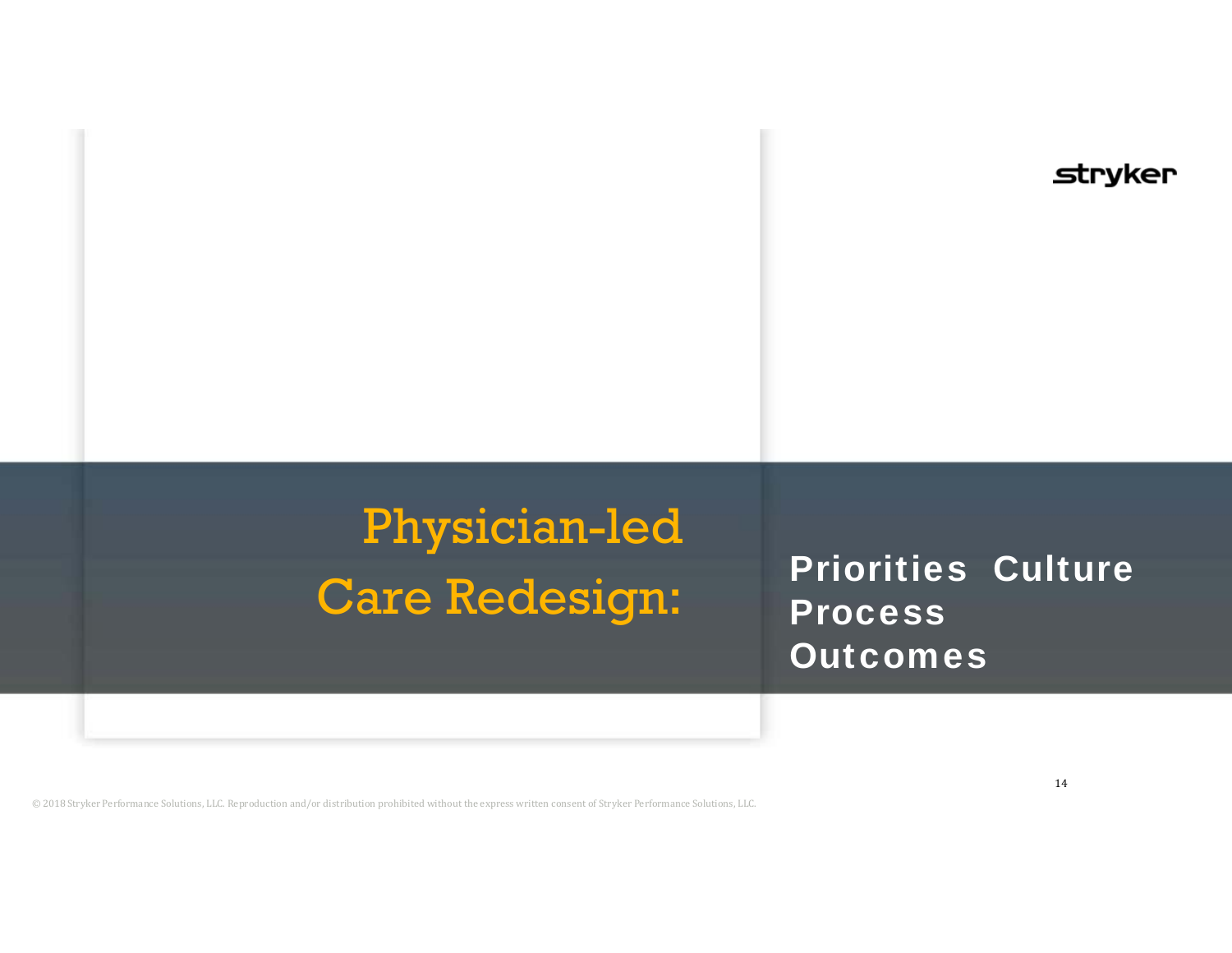# Physician Led Pre-op optimization A shift in priorities

Optimization is no longer just a buzz word in the industry

• It's a necessary survival mechanism

Before bundled payment:

•A hole in the OR schedule <sup>=</sup>revenue

## After bundled payment:

•Filling a hole with a sub-optimized BPCI-A patient may  $=$  revenue



strvker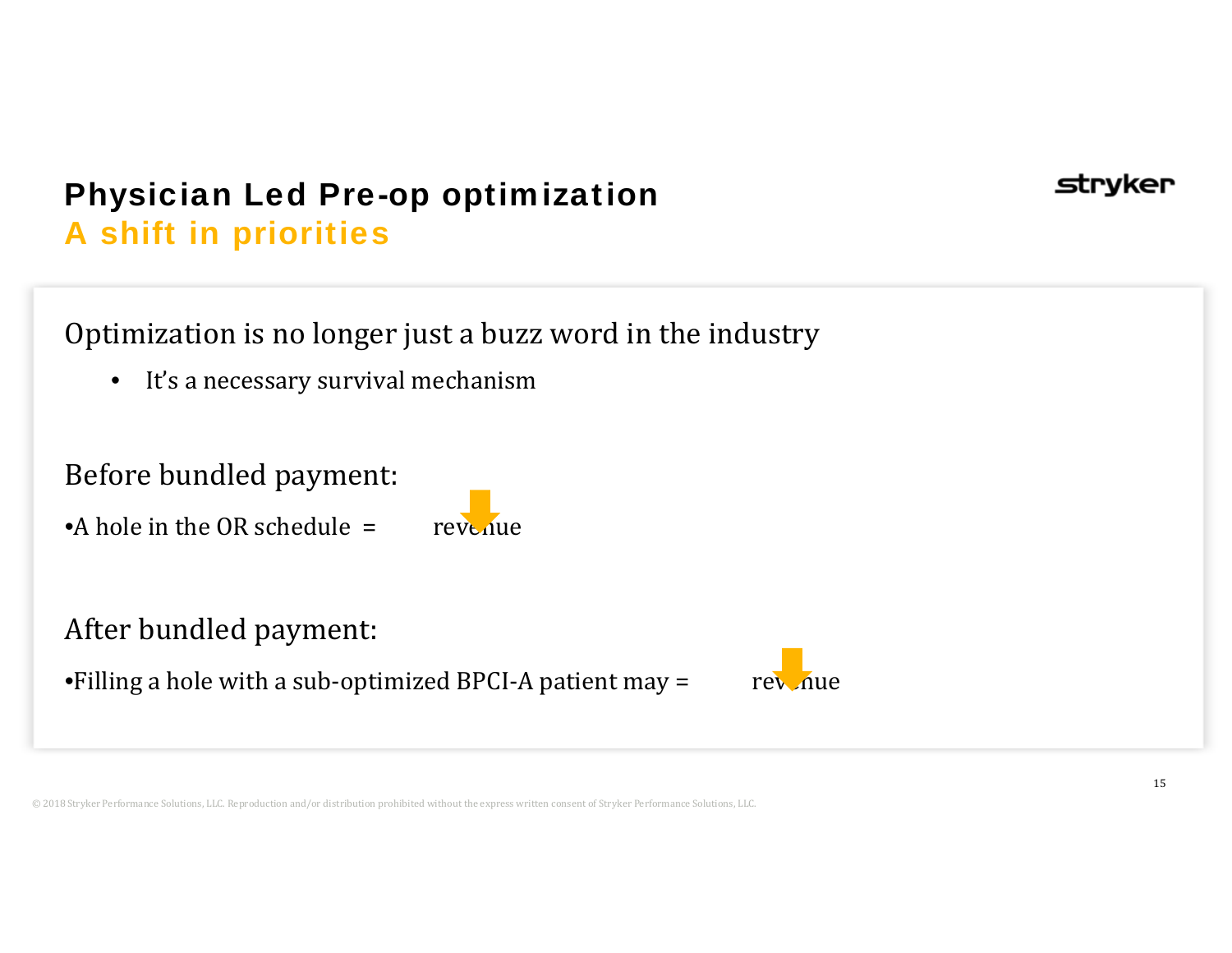# Physicians Lead Creation of a "Recover at Home" Culture

- Includes changing long-standing habits and beliefs
	- (physicians, hospitals and patients)
- #1 patient success factor messaging from the surgeon in the office at time of decision for surgery, and reinforcing the message in the hospital
- It is often a cultural shift
	- Physicians and staff must believe in and provide continuous education to patients
	- While home is the best place for recovery for the majority of patients, it is not always the path of least resistance
	- -Requires correct messaging, early pre‐operative planning and continuous support
	- Generally requires more time from physicians and staff; patient outcomes have shown to be more successful at a lower cost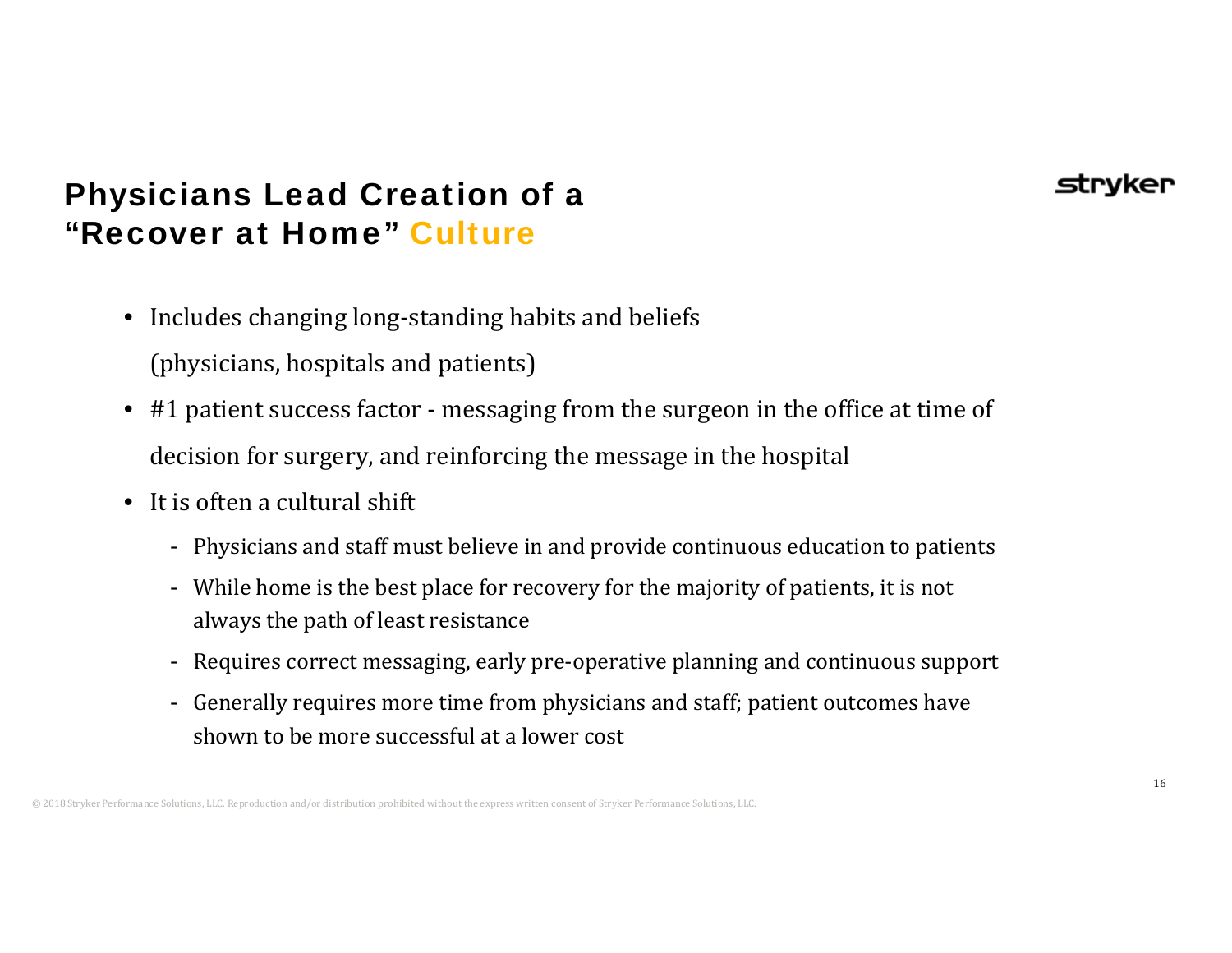## Physician-Led Care Redesign: The Process

#### **The Care Navigator in the physician office is key to success**

- •Determine the post-op care plan pre-operatively this is critical to success in bundled payment
- Use predictive risk assessment tools
- Automate care plans based on risk
- Engage patients via a digital platform



- •Trigger tasks for staff follow‐up only when there is deviation from the plan
- When expensive post‐acute resources are used, automate follow‐ up tasks to drive management of LOS and referral to the next level of care

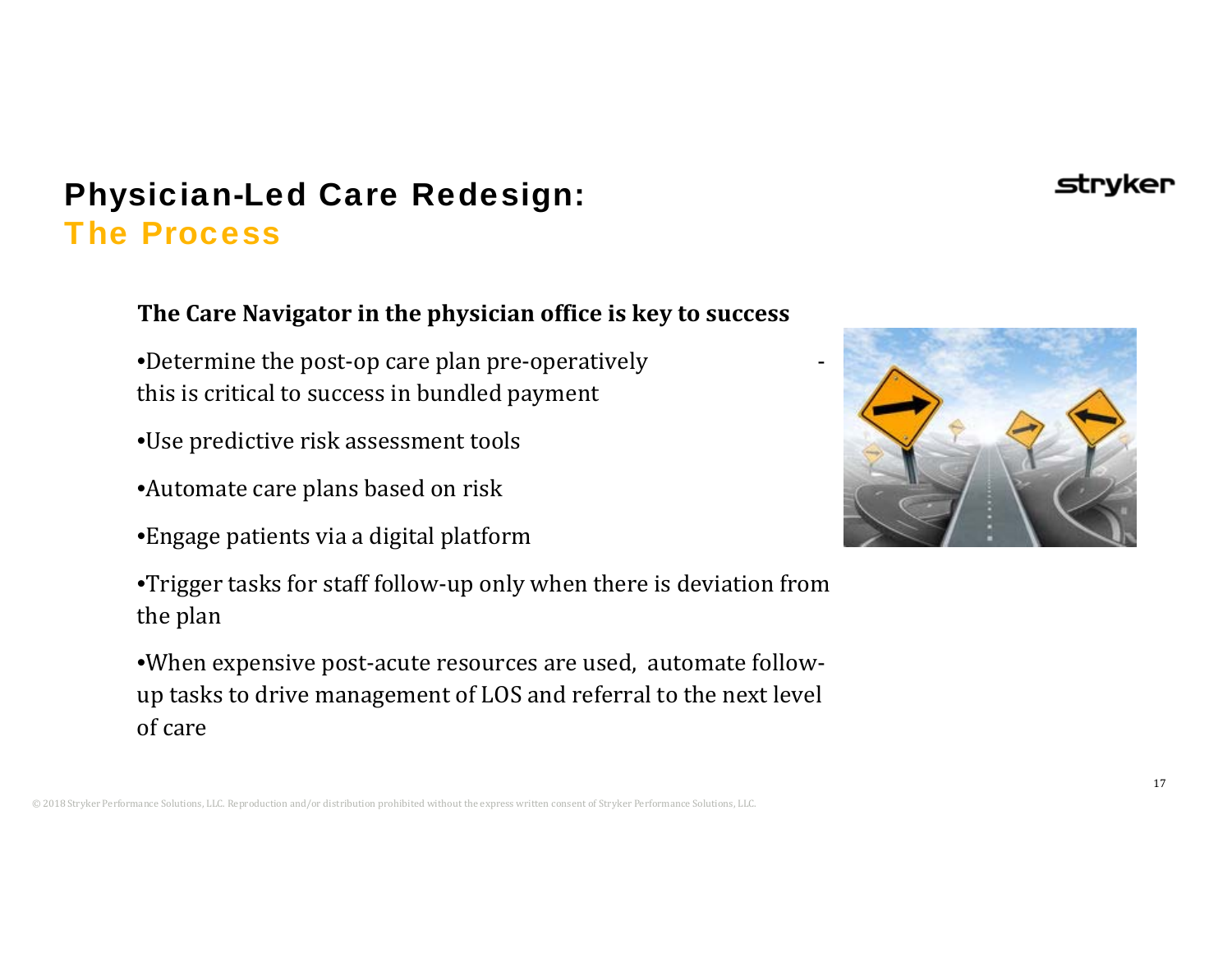#### strvker

# Physician-Led Care Redesign: The Outcome



**Stryker Total Joint Surgical Home**

Our Stryker Total Joint Surgical Home model enables providers to positively impact quality outcomes while lowering episode cost. Key features include:

|                    | Optimized and educated<br>patients & caregivers                                          |
|--------------------|------------------------------------------------------------------------------------------|
| <b>Right care</b>  | Pre-op automated                                                                         |
| <b>Right place</b> | predictive risk assessment<br>Predetermine discharge plans                               |
| <b>Right time</b>  | based on risk scores<br><b>Efficient patient tracking</b><br>and management by exception |